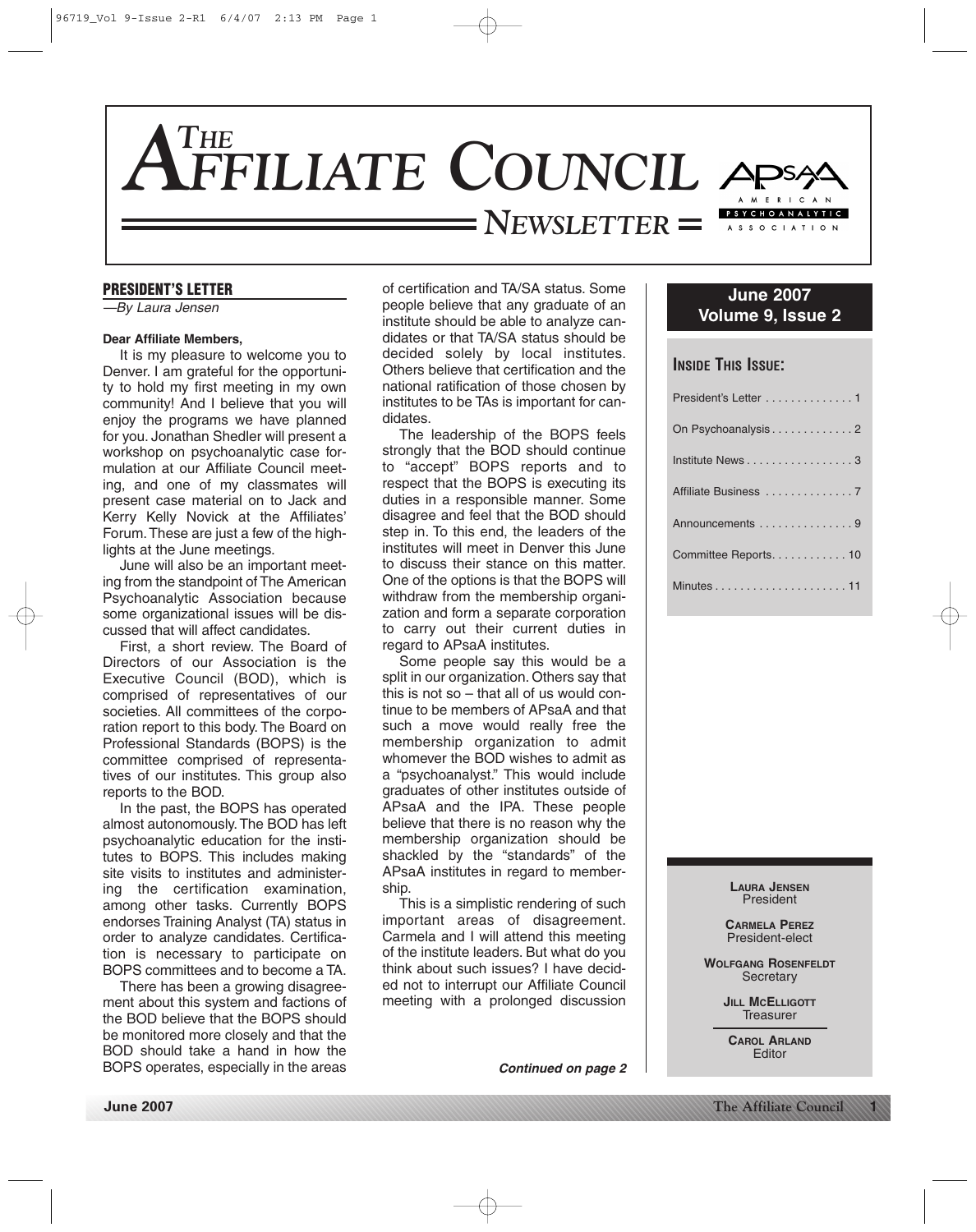of this matter. Our concerns about getting patients, progressing through training, and graduating must remain primary for us. However, this decision will affect us.Therefore, I have decided to devote the Candidate to Candidate Discussion Group on Thursday afternoon to this important matter. It will allow us all time to share views and to learn more about this issue.

So please plan to join us in Denver. I look forward to seeing you here!

Warmest regards,

Laura Jensen

#### **ON PSYCHOANALYSIS**

#### **IS A CAREER IN CHILD ANALYSIS FOR YOU?**

#### —Ken King, M.D.

Many of us who are child and adolescent psychoanalysts consider such training to have been the highlight of our psychoanalytic educational experience. Similarly we often enjoy our child analytic clinical work immensely. If you enjoy children and being creative, here are some reasons why you might want to consider becoming a child and adolescent analyst.

#### **Child analysis is fun!**

For decades now at my institute the candidates in the child and adolescent analytic program have quite openly talked about how their experience in the program is so enjoyable, interesting and stimulating. It is common for child analysts hearing a case to start laughing together. Child analysts as a group tend to be friendly, welcoming, and open-minded, as anyone knows who has attended annual meetings of the Association for Child Psycho-analysis or the Western Regional Child Psychoanalytic Meeting. Young children's unconscious processes are closer to the surface than usually is the case with adults, and their modes of expression are often creative and fresh. Child analysts often in turn need to be creative in order to interpret the child's transference and conflicts at a level appropriate to the child's developmental level and in a manner to which the child's ego may be receptive. This is part of what many of us find so challenging and stimulating. Child analysts may deliver their interpretations through the play metaphor, often involving rolereversal, drawing or even singing, in addition to traditional direct talking.

#### **Child analysis is rewarding**

All of us have had the experience of helping a patient change in fundamental and far-reaching ways. There is something even more meaningful and moving about doing this with a child or adolescent, considering the increased potential this gives to the rest of his or her life. It's also special to witness a family restored to enjoying one another again. So many of our adult patients, once they realize how much they're profiting from their analyses, wish they had had the chance to have had that kind of help during their early years; as a child/adolescent psychoanalyst you have the opportunity to grant that wish to a younger generation. The significance and sheer amount of change that is possible to accomplish in child analysis is remarkable.

#### **"Listening to development"**

Because children come to us still very much in the middle of development, we grow accustomed to thinking about development. Our work necessitates our picking up on subtle shifts, the ebb and flow of developmental currents, in order to be in tune with our patients. Over time we develop an ear for the developmental contexts in which our patient's conflicts and traumata may be embedded. This listening perspective enriches our work with adults as well as their therapeutic regression fluctuates and deepens.

#### **Full and stimulating practice**

There are not nearly enough well trained child and adolescent therapists and analysts in most communities. So being a clinician who works with a variety of ages of patients tends to lead to a fuller practice than if one sees adults only. In addition it makes for a more stimulating practice. It is a real change of pace, for example, to follow a very obsessional adult patient with a lively preschool child. I have to bring up one caveat, however. It is difficult to have a large number of child and adolescent patients in analysis. The main problem is that many parents, even including psychoanalytically sophisticated parents, are resistant to allowing their children to have analyses. An important part of child and adolescent psychoanalytic training is to develop skills in working with parents in order to address this resistance and to forge alliances with them.

#### **Child analysis is not for everyone**

Even more so than with adult clinical work, analyzing children requires good right and left brain communication. Linear thinking is inadequate for understanding the myriad levels and types of symbolic communication, not just speech, so common in work with young children. The child analyst really "regresses in the service of the ego" in order to have the free-floating mental responsiveness and empathy necessary for the multiple levels of meaning-making so prevalent in child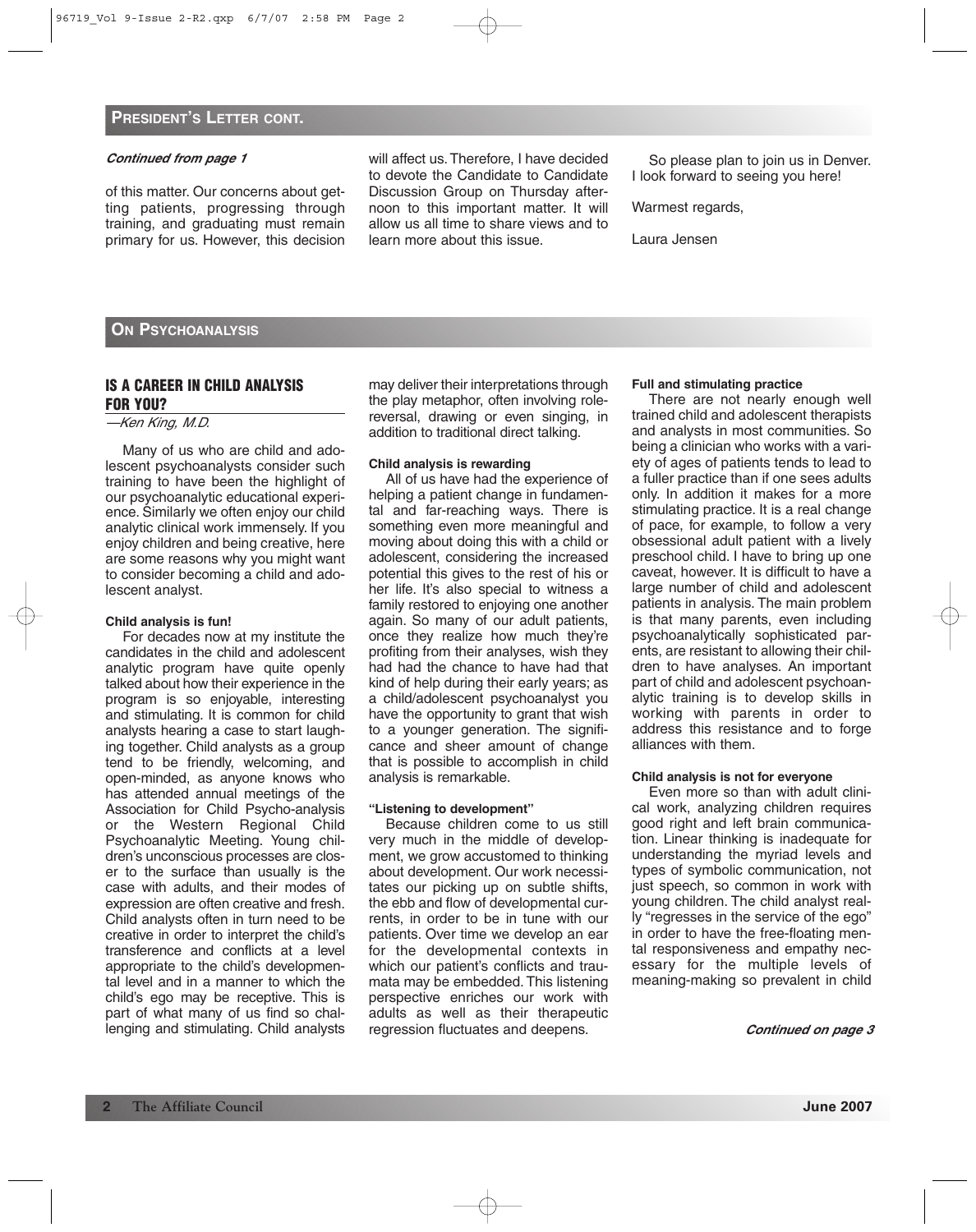work. Some people are too uncomfortable with such regression or may find it too stimulating. Others may be prone to want to "parent" their young patients rather than analyze them. Certainly working with children puts greater pressure on the analyst's countertransference than adult work does. A thorough and deep training analysis is an absolute must.

#### **Why aren't more candidates entering child and adolescent psychoanalytic training?**

There are still a few analysts who claim "child analysis is not real analysis." This allegation was laid to rest a long time ago, but it was based on certain differences from adult analysis, e.g. young children communicate through play, action and drawing as well as speech and do not free associate in the adult sense. Many years ago transference neuroses were thought not to develop in child analysis, but we now know this is false as well. In keeping with common societal ideas that children or teenagers "will grow out of it" and denial that young children can have serious emotional disturbance, some analysts don't think analytic work with children is deep or meaningful enough to be satisfying or that analysis is necessary for children. It is true that many child analysts find it difficult to develop many four-times-per-week child or adolescent psychoanalytic cases. However, all one needs is a couple of child/adolescent cases in addition to an average number of adult cases to have a very full analytic case load.

In summary, child and adolescent analysis is stimulating, challenging, fun, creative and rewarding. I highly recommend it .

Ken King, M.D. is a Training Analyst and Child and Adolescent Supervising Analyst at the Seattle Psychoanalytic Society and Institute, where he was the former Director as well as Chair of the Division of Child and Adolescent Psychoanalysis. He is also a Geographic Rule Child and Adolescent Supervising Analyst with the Oregon Psychoanalytic Institute. With-in the American Psychoanalytic Asso-ciation he is member of the Committee on Child and Adolescent Analysis (COCAA) and Committee on Child and Adolescent Psychoanalysis (COCAP). He is a Councilor of the Association for Child Psychoanlysis.

# **INSTITUTE NEWS**

#### **BALTIMORE WASHINGTON INSTITUTE**

—By Beverly H. Betz, MSW, MEd

Because of the wide and diverse geographic regions represented by the Baltimore Washington Institute (BWI), a dual-city, three state institute, the culture of practice building and referrals is varied. Although many candidates enter training with established practices, those who do not consult informally with colleagues and formally with supervisors about a range of practice issues. This year a new BWI policy requires that candidates enter supervision at the beginning of their first year of training, rather than waiting until they begin a control case. This provides new candidates with the opportunity to discuss clinical issues related to therapy cases, the analyzability of potential control cases and to discuss more pragmatic issues concerning setting up a practice. One first year candidate, for example, a psychologist who works fulltime at the National Institutes of Health, consulted with her colleagues while setting up her practice in Annapolis about everything from buying furniture to fees and cancellation policies.

Practice building and referrals is handled on a regional basis. As part of its formal structure, BWI has a Consultation and Referral Service (CARS) with Directors in both Baltimore and Washington. Referrals come from a wide range of sources, but often from local universities and graduate schools or other venues where graduate analysts and candidates are active. Recently, for instance, after a monthly Case Conference in Baltimore for mental health professionals, created by Noreen Honeycutt, PhD, from BWI, and Peter Smith, PhD, of the Pastoral Counseling Center of Maryland, a young adult attendee contacted CARS to inquire about a reduced fee analysis. Additionally, informal regionallyanchored referral networks foster candidates' growth through the analytic community's awareness of and attempts to provide potential control cases. Significantly, referrals are made by CARS to candidates of other institutes as well if no one is available at

BWI to accept the referral. Recent cross-institute referrals were made to the Washington Institute and the New York Freudian Institute in Washington. Finally, practice building motivates a wide range of outreach activities. These include monthly Case Conferences in Baltimore and Washington, a fall interdisciplinary symposium ("Mind, Matter and Imagination: Transfor-mation in the Creative Arts" followed by an art show and sale), a spring film series, and analyst discussions of plays during the summer at the Contemporary American Theatre Festival, in Shepherdstown, West Virginia, and many others.

Finally, Baltimore Washington does have a training program in child analysis and it is possible to use one child case to fulfill requirements for adult training if a candidate begins child training while completing the adult program. Referrals are made within the geographic communities described above.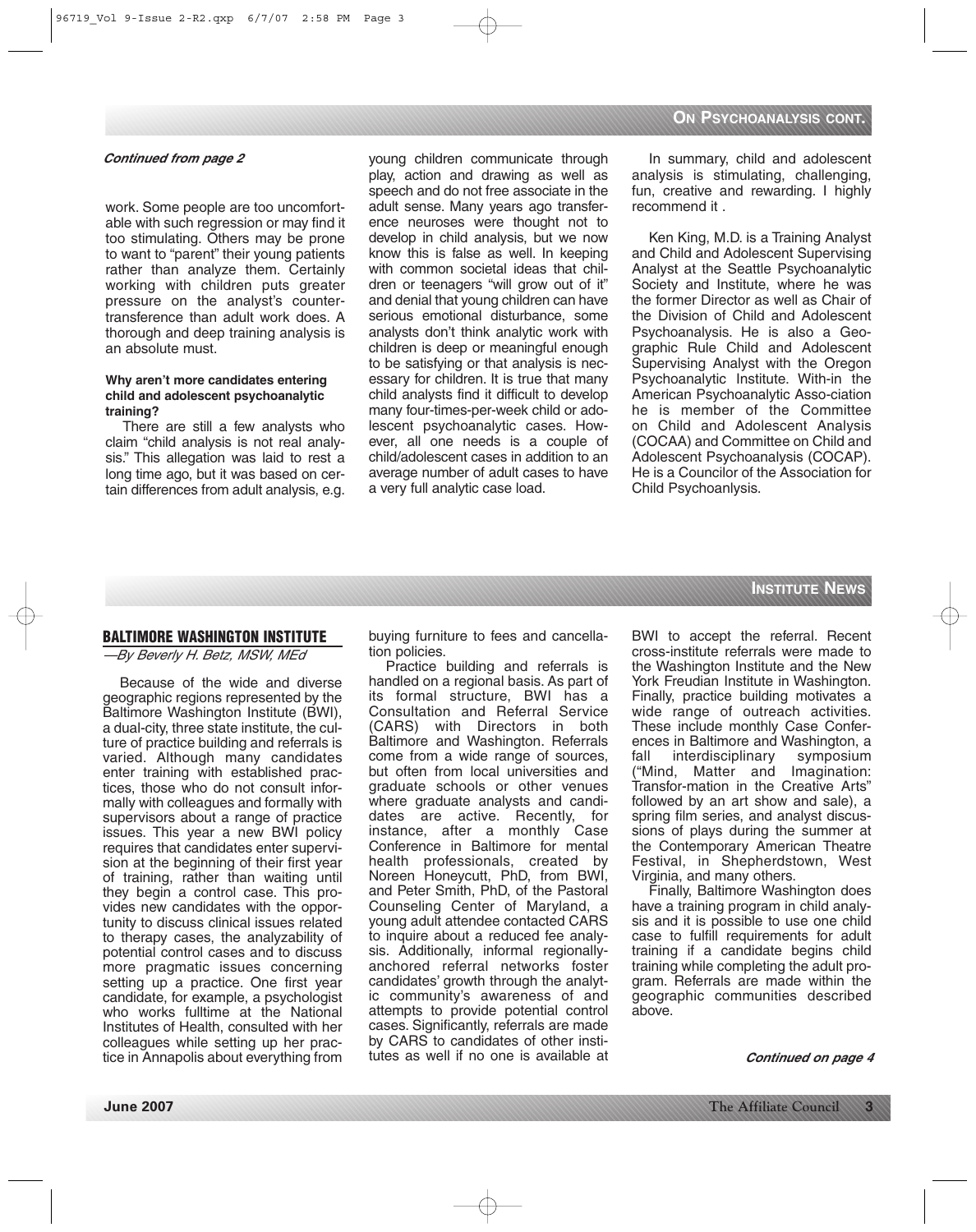# **CINCINNATI PSYCHOANALYTIC INSTITUTE**

—By Stan Osmunson, Ed.D.

"The Child" has always been a high priority for The Cincinnati Psychoanalytic Institute (CPI) starting with the pioneering work of Othilda Krug, MD (1913-2003). "Tillie," as many of her friends called her, was a founding member of the American Academy of Child and Adolescent Psychiatry. Dr. Krug authored the first textbook to train child psychiatrists and helped start the Child Boards. She trained 144 child psychiatrists, funded the first endowed professorship in child psychiatry at Cincinnati Children's Hospital, and donated a majority of the startup costs and endowment for the Tillie Krug Child Psychoanalytic training program at the Cincinnati Psychoana-lytic Institute.

The Cincinnati Psychoanalytic Institute has actively pursued a "Child Initiative" since 2003 when it received a substantial grant from Mr. Niehoff. Subsequently, CPI made great strides in developing the Tillie Krug Child Psychoanalytic program. In 2003 the program was recognized by the Committee on Child and Adolescent Psychoanalysis (CCAP) of the American Psychoanalytic Association. The Tillie Krug Child Psychoanalytic program was commended by CCAP for its rapid development, number of child candidates, and the number of child analytic cases. The Health Foundation Grant was also critical in launching the Tillie Krug Child Psychoanalytic program and allowed CPI to bring well known child analysts to teach and supervise faculty and candidates. CPI was able to open up some of these very special conferences, led by visiting scholars, to the professional community at large. Community psychiatrists, psychologists, social workers, University of Cincinnati psychiatric residents, and Children's Hospital child fellows participated in these conferences and their feedback about the conferences and the case presentations was excellent. Following this innovative community endeavor CPI

soon recognized that professionals in the Cincinnati community were hungry to learn more about child analysis and child psychodynamic psychotherapy.

The Tillie Krug Child Analytic Training Program was thus initiated in 2003 and the class consisted of a child psychiatrist, a psychologist, and a social worker. Two of the child candidates received combined treatment grants from the Association for Child Psychoanalysis, the Health Foundation Grant, and CPI. These grants made it possible for candidates to treat children at a negotiated rate and to develop psychoanalytic cases. The candidacy class has completed their third year of training.

Various grants have also been helpful in making it possible for the Cincinnati Psychoanalytic Institute to start an innovative Child Psychotherapy Program (CPP) for the clinicians of the Cincinnati and Tri-State area (Indiana, Ohio, and Kentucky). The program began in the fall of 2003 and was tremendously successful in recruiting 13 clinicians of various disciplines: child psychiatrists, child psychologists, social workers, nurse practitioners, school psychologists, and child fellows. It was predicted that this program would provide a learning environment for dynamic child psychotherapy and could have a ripple effect in stimulating interest in psychodynamic and psychoanalytic training with children. The next Child Psychotherapy Program will begin in January 2008.

### **DENVER INSTITUTE**

—By John Skulstad, M.D.

The Denver Institute has a long tradition of interest in child psychoanalysis. The institute currently has both a child analytic training program and a child psychotherapy training program.The child analytic program has a rolling admissions program, whereby incoming candidates join the rotation of didactic classes already in progress with candidates who may have matriculated one to three years earlier.

Candidates have frequently had difficulty getting child analytic patients.

There is a structure whereby children referred to the institute for low fee analyses are referred to candidates. Candidates are required to treat at least one patient from this "clinic". Although this system feeds some patients to candidates, most candidates need to find patients from their practice or referral sources outside the institute. I am not aware of any consistent pattern to these "other" referrals. Although I do not have any firm data, my impression is that candidates whose "pre-analytic" practices have a high percentage of child patients seem to have been more successful accumulating child analytic patients.

# **FLORIDA PSYCHOANALYTIC INSTITUTE**

—By Gail Eisenberg, M.D.

It has been an active and interesting year at our institute. We continue to have some excellent scientific programs which are well attended by the local analytic community. Axel Hoffer, M.D. spoke on free association and, of course, had the audience free associate. Stanley Coen, M.D. gave a stimulating talk on affect tolerance by the therapist and how it may impact the treatment in a beneficial way.

Our institute has had two significant events from a developmental perspective. In November of 2006, our institute had a Site Visit by the APsaA Committee of Institutes. This was quite a unique experience that in many ways added additional material to our analytic training and analyses. Part of the site visit included having each candidate's supervision observed by two of the site visitors. So the candidate, supervisor and, most of all, the supervisions were being evaluated. All of the candidates found this experience to be extremely helpful. The site visitors' comments were thoughtful and clinically useful. From the candidates' perspectives, it was enlightening to have the site visitors sit in on meetings, supervisions and classes. As candidates, we felt that our comments were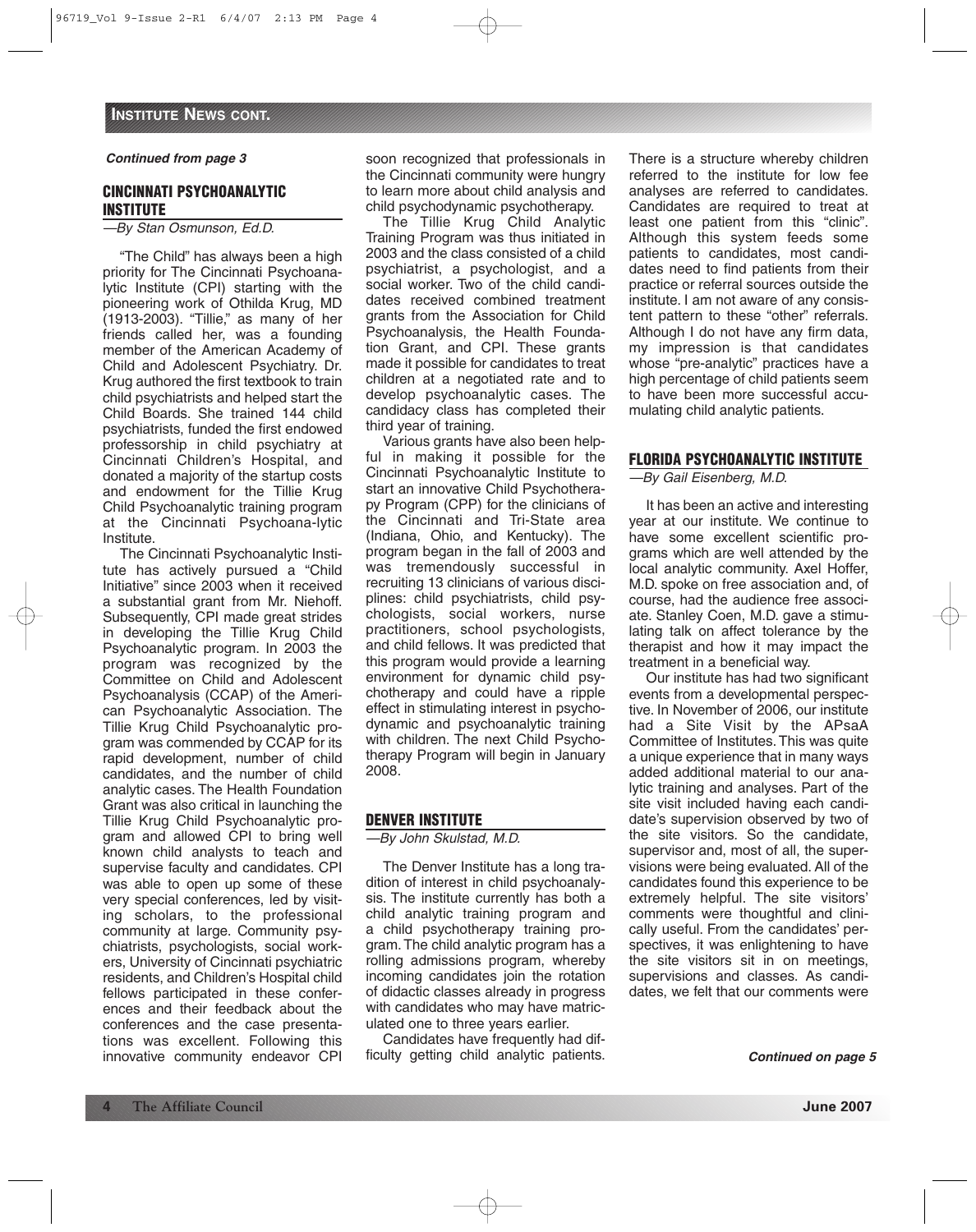listened to and taken seriously by the site visitors. It was particularly interesting to attend the wrap-up breakfast with the site visitors and all members of the institute.

In the spring of 2007, the Florida Psychoanalytic Institute hired a strategic planner who ran a weekend retreat. This was well attended by candidates, graduate analysts and adjunct members (analytically in-formed psychotherapists in the community). It is a difficult experience to describe because it is hard to capture the emotional intensity and enthusiasm engendered by this intense experience. We were divided into small (6-8 people) groups which met throughout the weekend and then presented our "strategic plans" to the entire group. As the weekend proceeded our goals and strategies became more consolidated. Our hope is to continue with the strategic 3-5 year plan for the institute in an ongoing basis. This weekend was inspiring to all who attended. One of the continuing problems of our institute is candidate recruitment probably due to many factors.

We, the candidates, are hopeful that the site visit and the strategic planning retreat will stimulate progressive improvements at our institute and promote collegiality and professional growth and expansion.

Our institute does not offer child analytic training locally. We have one person doing child analytic training at the Baltimore Washington Institute. This involves commuting on a frequent basis which certainly becomes a difficult sacrifice. It also seems difficult to obtain control cases for child analysis because parents do not want to bring children to the analyst four days a week.

# **MICHIGAN PSYCHOANALYTIC INSTITUTE**

—By Susan Flinders, Ph.D.

I am sitting here on a rock by the shore musing as the smell of fresh mown spring grass fills the Michigan air. My mind cannot help but contem-

**Continued from page 4 The System State How a downturned economy THE NEW YORK PSYCHOANALYTIC** reflects nothing of the true resources we have in this State. We have more fresh water than any other State, the vigorous rush of the change of seasons as Spring bursts forth and the industry of people, especially at our Institute, where the events, educational and life enhancing, are far too numerous to mention in this short article. Over the past year our Co-Presidents Bernadette Kovach and Lynn Kuttnauer have worked hard to bring Candidate Progression concerns to the attention of the Institute. Last Fall, Lynn Kuttnauer presented a case to Alan Skolnikoff, M.D. from San Francisco and Deborah Harms presented another enriching case to Mark Solms, Ph.D., visiting professor, from Cape Town South Africa. Of possible interest to all Affiliates is the launching of a new Multiple Perspectives course taught by Harvey Falit, M.D. (current President of the Institute here) which included the candidates from all four years. This class entailed classes by phone in which half of the class sessions were taught by Eileen Keller, Ph.D. of San Francisco, a neo-Kleinian and the other half by Paul Ornstein, M.D. of Brookline, MA, a self-psychologist, Bernadette Kovach, Ph.D. presented case material, which had been distributed ahead of time, and candidates were able to participate in a lively discussion in which these two distinct points-of-view could be shared by experts and considered as an enrichment for all of our understanding of the case presented. The goal was to gain further understanding of how the experts of distinct theoretical persuasions might understand clinical material and how they use their understanding to make useful analytic interventions.

> In consideration of the suggested theme of whether Institutes have child/adolescent programs, I am proud to say that Michigan has an integrated child/adolescent program. That is, the child/adolescent education is part of the entire, curriculum, Candidates get referrals from their practices, from colleagues and the Institute's Treatment Clinic which provides low-fee treatment in Ann Arbor and Farmington Hills, MI.

# **INSTITUTE (NYPI)**

### —By: Hilli Dagony-Clark, Psy.D.

Our institute's Child and Adolescent Analytic Training program, chaired by Ruth Karush, MD, is successful and thriving. This year for the first time candidates from NYU Psychoanalytic, Columbia, and the NYPI are in a combined class taught by faculty from these three institutes. Classes are conducted at NYPI (with the exception of a course offered at an instructor's residence). 19 candidates are currently enrolled in the class. Two candidates are concentrating in adolescent analysis while the remaining are involved in both the child and adolescent training. Of the supervised analyses, four are adolescents and ten are children. One candidate is expected to graduate this Spring. Candidates are taught how they might develop child analytic cases from appropriate child psychotherapy patients in their practice.They also can receive some grant money for low-fee child/adolescent analytic cases. It takes approximately three years to complete classes. Some candidates in the program are concurrently completing adult analytic trainings in their respective institutes.

### **NYU PSYCHOANALYTIC INSTITUTE**

—By Abby Herzig, Psy.D

At NYU Psychoanalytic Institute (NYUPI), candidates in the adult analytic program are encouraged to consider child and adolescent training through a multitude of courses on child development and technique. In an effort to improve and expand child analytic training, NYUPI has joined with the other two institutes of the American in New York City to create an inter-institute child analytic program. Once a week on Thursday evenings child candidates from Columbia, New York Psychoanalytic Institute, and NYUPI come together to study child and adolescent psychoanalysis. One great advantage of this combined program has been that classes are taught by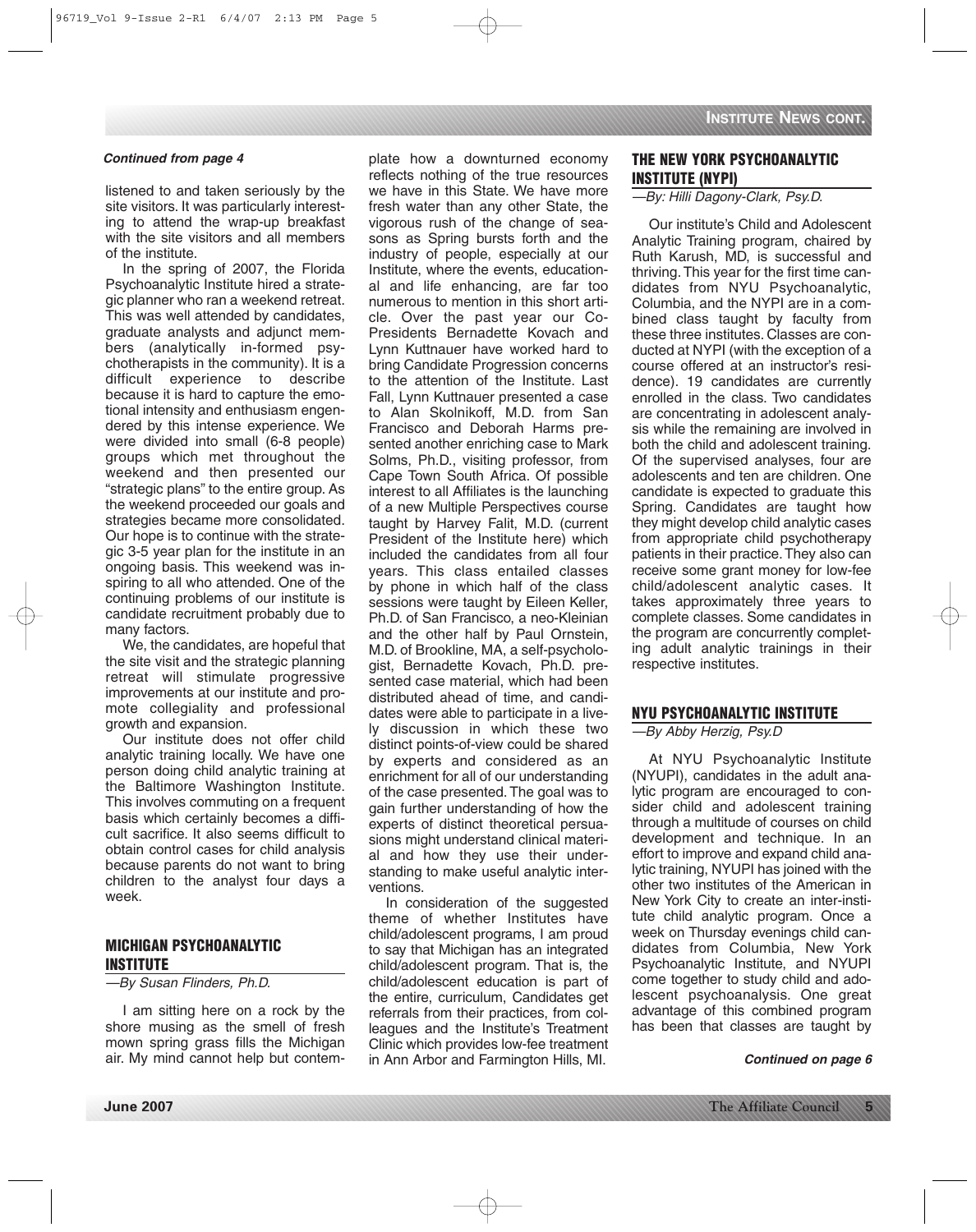instructors from all three institutes exposing candidates to faculty they may otherwise have never met and giving candidates an opportunity to learn different approaches to technique and to conceptualizing cases.

Obtaining referrals for child and adolescent analytic cases is often difficult and perhaps the biggest hurdle in a candidate's training today. While this remains an obstacle, faculty from the three institutes have been actively trying to assist candidates find ways of building their child analytic practices. For example, Charles Goodstein from NYUPI recently created a directory of all child candidates and faculty, listing their office information and special interests. The directory has been disseminated to all candidates and faculty, both child and adult from all three institutes and will eventually be sent to agencies, schools, and child clinics. The goal of the directory is to help promote child and adolescent psychoanalysis and expand candidates' child analytic practices. Finally, throughout the year several faculty members generously host dinners at their homes inviting child candidates to discuss cases, and brainstorm ways of expanding their child analytic practices. This year was the first of many anticipated successful years of an inter-institute child and adolescent analytic training program.

#### **OREGON PSYCHOANALYTIC INSTITUTE**

—By Nancy Winters, M.D.

At present, Oregon does not have a child psychoanalytic training program. Although the Oregon Psychoanalytic Institute is attempting to recruit a child analyst to help develop a program in Portland, those interested in pursuing child psychoanalytic training must look outside the state, at least for now. Fortunately, Oregonians have several viable options for child analytic training: the Hannah Perkins Center for Child Development in Cleveland, and the Seattle Psychoanalytic Society and Institute Program for Child Psychoanalytic Training. The Hannah Perkins program offers a distance learning option, and the Seattle program (about four hours from Portland) offers a combination of on-site and distance learning.

There are two child psychoanalytic candidates in Portland, one in each of these programs. Betsy Ianuccillo, LCSW, faculty member at the Oregon Psychoanalytic Institute, is a candidate at the Hannah Perkins program. She liked the appeal of its comprehensive, contained child analytic community organized around a psychoanalytically oriented therapeutic school for children 18 months to 18 years. Founded by Anny Katan in 1950, the Hannah Perkins Center was modeled on Anna Freud's Hampstead Child Therapy Course. Candidates attend a yearly meeting in Cleveland and the remainder of the learning is by videoconference or phone.

Carol Arland, Psy.D., is an advanced candidate in both the Oregon Psychoanalytic Institute and Seattle child psychoanalytic programs. She joined the Seattle child program in the second year of her adult psychoanalytic training. She preferred the primarily on-site learning and the diversity of the Seattle program. Because of its proximity to Portland, the Seattle analytic faculty is invited frequently to give lectures and case conferences in child analysis, enriching the educational climate of Oregon's psychoanalytic community.

Added to these resources is the recent beginning in Portland of an Infant Observation program modeled on Northwestern Psychoanalytic Society's program in Seattle. We hope these efforts will coalesce and that a child psychoanalytic training program will be on the horizon in Oregon in the near future.

#### **WASHINGTON CENTER FOR PSYCHOANALYSIS**

—By Cheryl Collins, M.D.

In February 2007, The Washington Center for Psychoanalysis and the Baltimore-Washington Institute jointly began a psychopathology of childhood course for candidates interested in child analytic training. A total of 15 lectures extending over the 2007-2008 academic year will cover a range of topics such as attachment disorders, psychosomatic disorders and regulatory disorders. The courses are taught by child analysts from both institutes. To graduate, in addition to the required psychopathology course, candidates must analyze three children of different genders, ages 3-17, representing the spectrum of preoedipal to adolescent development. Low fee supervision is available, and determined by the fee paid to the candidate. Admission criteria are straightforward, as all candidates have already been accepted into their respective adult psychoanalytic programs. Both institutes are excited about the joint effort, and look forward to evolving the child analytic program together.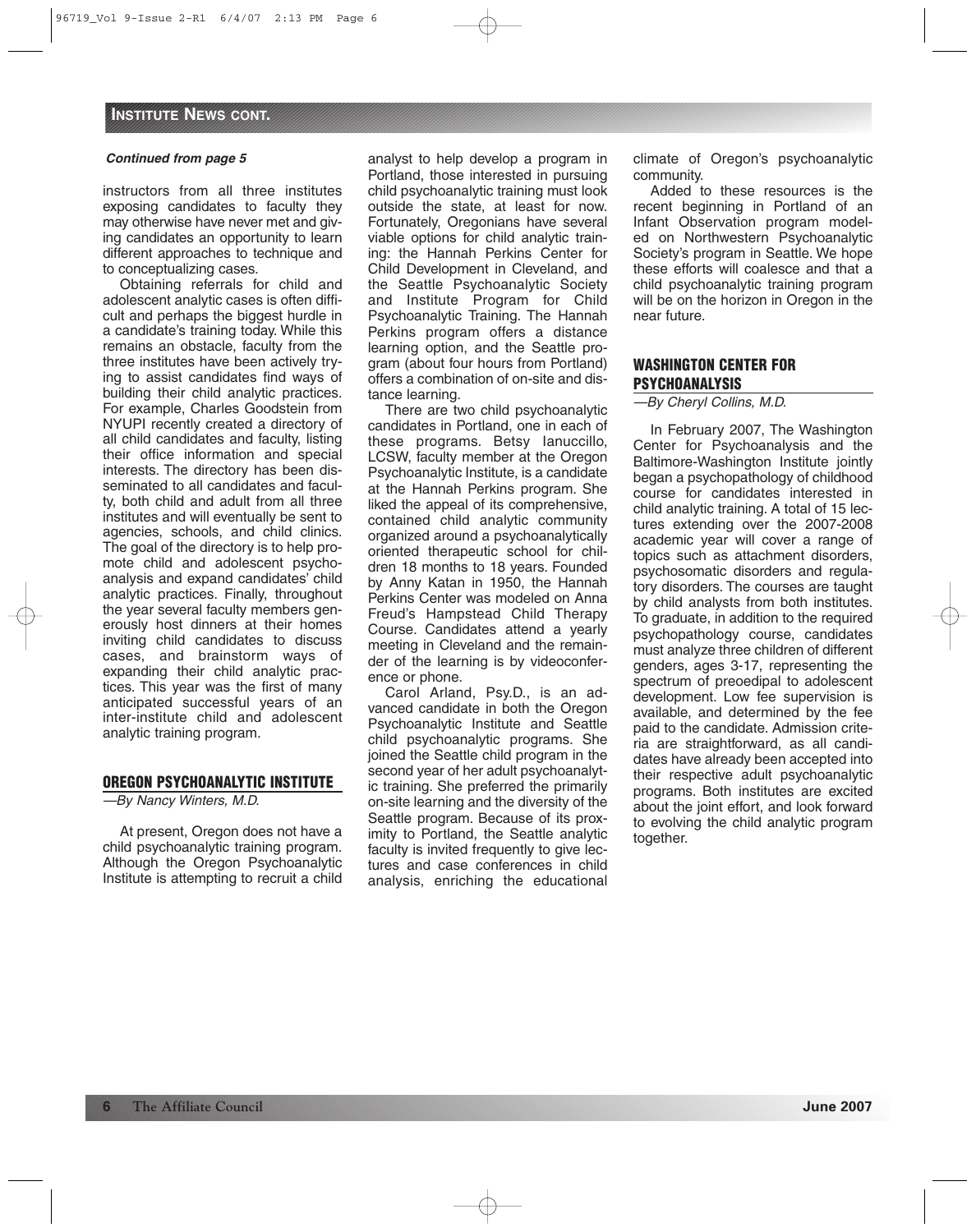# **AFFILIATE COUNCIL SCIENTIFIC PAPER PRIZE PAPERS**

The competition was started in 1997 by Lee Jaffe, then president of the Affiliate Council, with the support of Marvin Margolis, then president of the American Psychoanalytic Association, with the mission of encouraging candidate writing. The first chair was Joan Lynch (Chicago) , followed by Ephi Betan (Atlanta), Angela Martin (Washington)- 2004,) and Carol Levin (Michigan)-2005-2006.

#### **1998**

Winner: Bruno R. Hutto (North Carolina) "Disparate Goals in Clinical Psychoanalysis"

#### **1999**

Winner: Alan T. Lloyd (Houston-Galveston) "Metapsychology and the Selfish Gene

Semi-finalist: Heather Craige (North Carolina) "Mourning Analysis: the Post-Termination Phase"

#### **2000**

Winner: Forrest Hamer (San Francisco) "Guards at the Gate: Race, Resistance and Psychic Reality"

#### **2001**

Co-winners: Elizabeth Wallace (Houston-Galveston) "Transference, Transformation, and Chocolate"

Carolyn de Pottel (San Diego) "Rethinking Envy and the Defenses Against It "

#### **2002**

Winner: Jeffrey Applegate (Philadelphia) "Re-Presenting Winnicott: New Findings from Infancy Research and Neurobiology"

Semi-finalist: Britt-Marie Schiller and Susan Stiritz (St. Louis) "Transforming Categories: Genealogies of Virginity and Sainthood"

# **2003**

Winner:

John Jemerin (San Francisco) "Latency and the Capacity to Reflect on Mental States"

Semi-finalist: Cheryl Eschbach (Emory) "Womb Envy in Character Development."

# **2004**

No prizes awarded

#### **2005**

Winner: Adele Tutter (New York) "Medication as Object" Discussant: Howard Weiner (Michigan) Semi-finalist: Susan Scheftel (Columbia) "The World of William Steig: A Creative Representation of Early Separation and Resilency " Interviewer: Ethan Grumbach (Los Angeles)

#### **2006**

Winner: Terri Lee (Seattle) "Romantic Mirroring and Erotic Transference in the Female Analytic Dyad

Interviewer: Meryl Berlin (Michigan)

Semi-finalist: Lisa Miller (Houston-Galveston) The Importance of Language in Self Regulation Interviewer: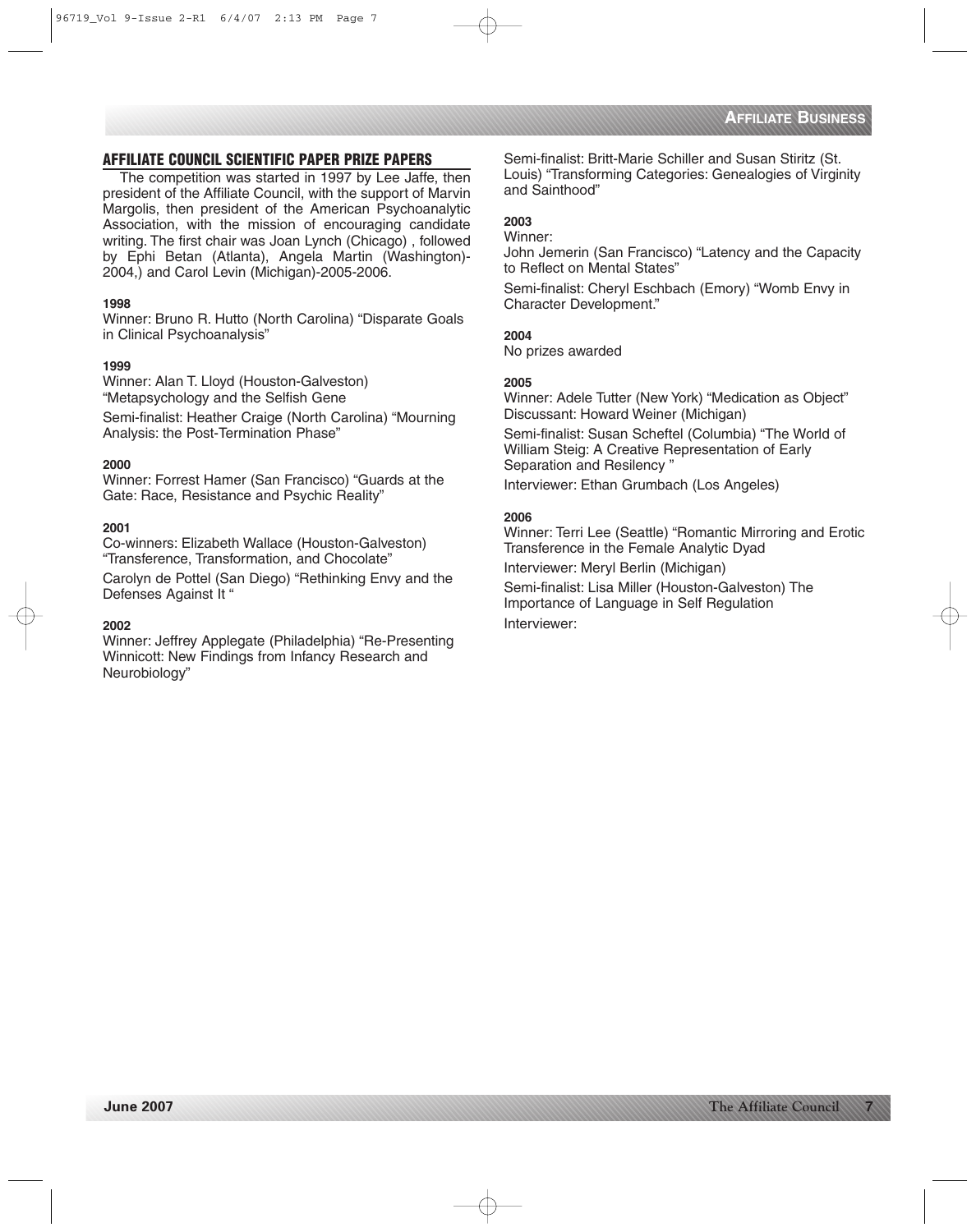# *The Affiliate Council of the American Psychoanalytic Association*

# *Announces*

# **The 2007 \$1000 Affiliate Council Scientific Paper Prize**

The Affiliate Council awards this annual prize on the basis of peer review to the Affiliate Member who submits the most outstanding scientific paper on a psychoanalytic subject. **A \$500 honorarium will be awarded to the semi-finalist.**  *Funding for the honoraria comes from APsaA and the American Psychoanalytic Foundation Committee*

The winning author will present his/her paper at APsaA's Winter 2008 Meeting in January; the semi-finalist will present his/her paper at the 2009 Annual Meeting in June. The winners must also arrange to present their papers at a local society meeting or community venue. The winner and semi-finalist may submit their papers for review by *JAPA* and, if accepted, they will be published as the winner or semi-final paper of the Affiliate Council Paper Prize.

**Submission Guidelines:** Papers must be unpublished (but may have been presented at professional meetings) and must conform to the Preparation of Manuscript guidelines outlined by JAPA, with the exception that the length should not exceed 30 double-spaced typed pages.

*Entries must be submitted electronically no later than August 1, 2007.* Email **one Word document** containing the manuscript **with all references to the author deleted**, and email **another Word document** containing the author's name, e-mail address, address, phone number, and Institute affiliation to:

> Beverly Betz, M.S.W., M.Ed. Co-Chair, Affiliate Council Scientific Paper Prize 410.464.9756 Email: bbetzmsw@comcast.net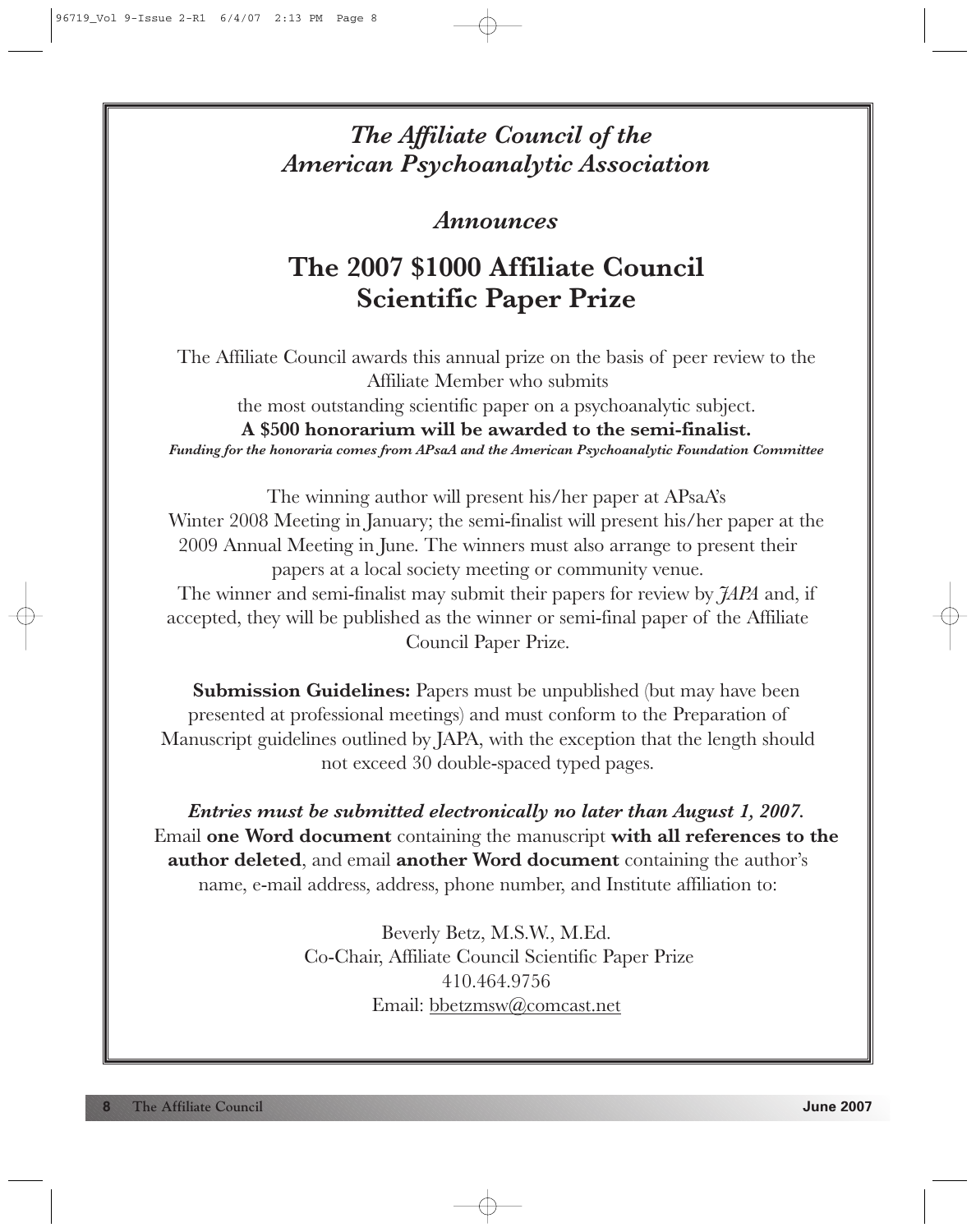# **ASK THE ETHICIST**

#### **A New Monthly Column in The Candidate**

The Candidate introduces a new column entitled "Ask the Ethicist" to provide an additional forum for candidates and practicing analysts to explore ethical issues they encounter in their clinical and educational experiences. Rita Clark, M.D., well-known ethicist and editor of the Ethics Case Book of the American Psychoanalytic Association, will answer questions submitted to The Candidate's website.

We invite candidates and analysts of all levels to submit ethical questions anonymously at ethicist@ thecandidatejournal.org. These questions and answers to them will be available online at www.thecandidatejournal.org beginning May 1, 2007.

Complex ethical questions inevitably arise as candidates and faculty struggle to balance training requirements with procedural constraints of clinical practice, clinical judgment, confidentiality, complementary professional commitments and financial concerns. As candidates enlist supervisors= and colleagues= assistance in determining what is the most ethical and clinically sound approach in a particular situation, they sometimes find that supervisors and training analysts heavily immersed in the culture of an individual institute may have strong–and sometimes contradictory– opinions.

#### Sample Questions:

- I supervise a candidate at my institute who isn't progressing. Many faculty members have concerns about him and the progression committee won't let him take a second analytic case. As far as I know, none of the faculty talks to him directly about their concerns. As his supervisor, I have shared some of my concerns, but I am also trying to create an environment in which he can speak freely. There are always candidates like him who float around the institute for years, but I've never been personally involved. What is the faculty's ethical responsibility in handling this candidate? What is my responsibility towards him and towards his patient?
- A training analyst at my institute uses examples from his clinical practice when teaching. His examples are recognizable because they are fellow candidates! What should I do?
- A training analyst at my institute approached me in the hallway between classes and told me that she had concerns about my training analysis. I was shocked. It=s pretty obvious to me from things she has said in the past that she has some intensely competitive feelings towards my analyst and that she is intruding on my analysis because of her own problems, but I can=t help feeling very vulnerable. What if she has told other faculty of his concerns? Should I just hope it passes or should I tell someone else at the institute?

## **THE CANDIDATE**

—By Carlos Almeida, MD

The Candidate (www.thecandidatejournal.org), the first and only online journal dedicated to addressing issues of particular interest to candidates in psychoanalytic training, was successfully launched in December 2006.The celebratory launch party, held at Tina Kim Fine Art Gallery during the Winter Psychoanalytic Meetings on January 19th was an enormous success.

The party was attended by over 150 analysts of all levels (trainees, recent graduates, and senior faculty), analysts of various orientations and different institutes. We were able to raise \$6,000 which will cover the costs of the journal's second volume. To date, more than 1,200 visitors have logged on to The Candidate's website and new readers sign on each week as word continues to spread.

While our first volume focused on "Beginnings," critical moments in a trainee's formative experiences during candidacy, we eagerly anticipate and are planning for our second volume which will focus on "Becoming." In this volume we hope to address key elements which solidify one's identity as an analyst: When does one become a psychoanalyst? At the beginning of their first case? Upon graduation from training? What is an analytic identity? What goes into it's formation?

In addition to a Call for Papers, the editorial board has undergone beginnings and becomings of their own kind; within one short year we are expanding with new editorial positions including: blog editors, book review/special interests editors, video editors, and marketing/outreach/PR editors. In addition, we are hoping to expand editorial board membership by inviting candidates from other institutes to participate.

As an example of our new ventures, we are pleased to announce a new column, Ask The Ethicist. Rita Clark, M.D., editor of The Ethics Case Book of the American Psychoanalytic Association has agreed to serve in an openended commitment as the journal's ethicist With this, we hope to stimulate an ongoing dialogue with our readership and Dr. Clark surrounding ethical dilemma's one faces throughout clinical practice. We are excited about this new venture, and hoping this will stimulate us to continue to think and grow in our own identities as analysts.

Our Mission Statement: The Candidate seeks to engage candidates in the written dialogue amongst psychoanalysts early in their development as analysts. The journal welcomes submissions from candidates in training at any psychoanalytic institute, regardless of affiliation or theoretical orientation. Our goal is to enrich candidates' current training by representing the diversity of theoretical perspectives in the field.

In addition to candidate submissions, The Candidate welcomes non-candidate submissions that address issues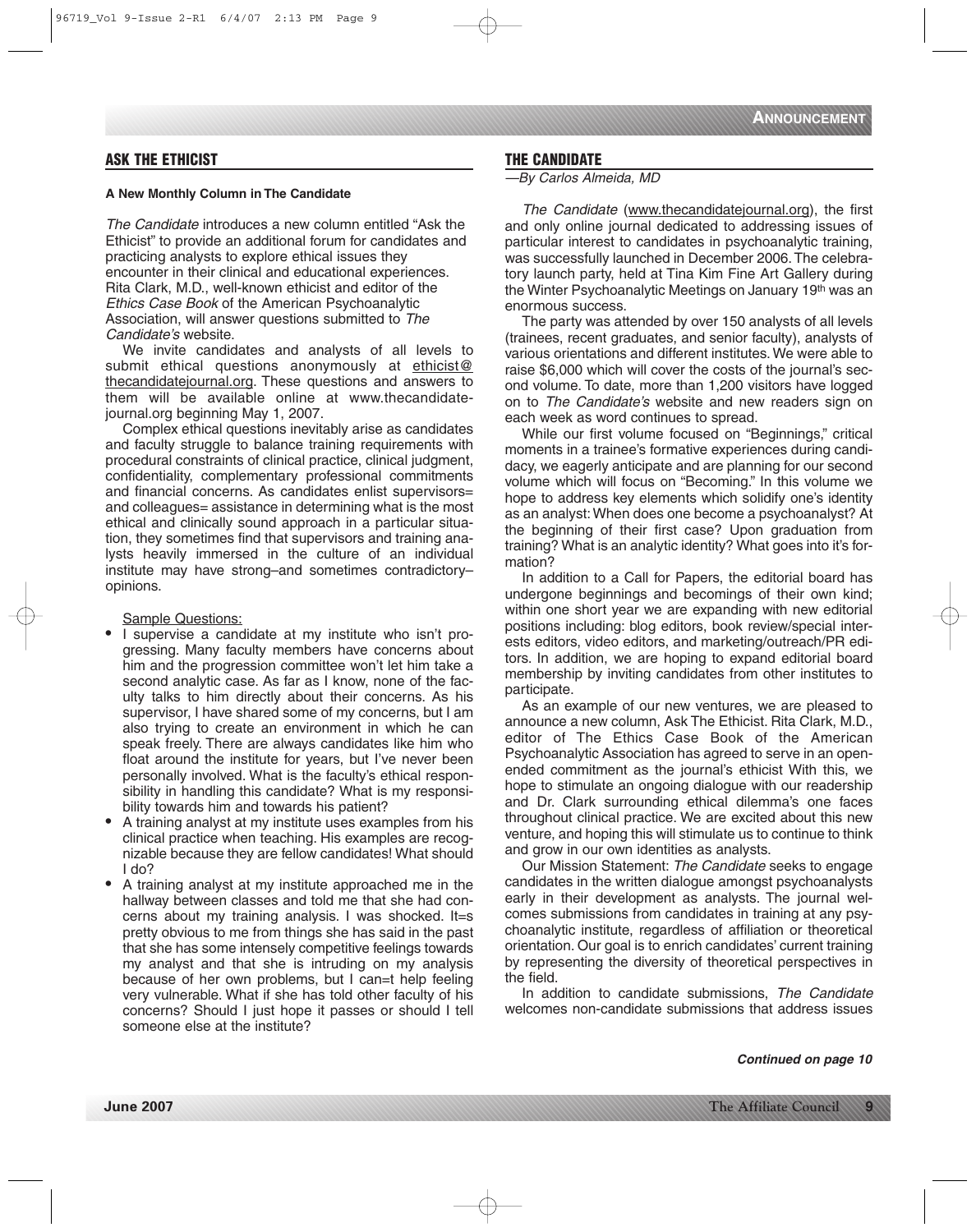of particular interest to candidates, such as training issues and education. The journal will accommodate a variety of written formats: research and clinical papers, interviews of clinicians, reviews of articles, books and films. The Candidate seeks both to give voice to the newest generation of psychoanalysts and to cultivate an expanded, intelligent dialogue in an evolving psychoanalytic community.

Content of The Candidate will be edited and determined by candidates from the NYU Psychoanalytic Institute and rotating guest editors from other psychoanalytic institutes.

Call For Papers: submit to ajkherzig@hotmail.com

Call For Ethics Questions: Submit to ethicist@thecandidatejournal.org

# **The Candidate Volume 2 Call for Papers**

The second volume of *The Candidate* scheduled for online publication in Winter 2007, is dedicated to the topic of "Becoming." When does one become a psychoanalyst? At the beginning of the first case? Upon graduation from analytic training? What is an analytic identity? What goes into its formation?

We welcome submissions from candidates and graduate analysts from all psychoanalytic institutes, as well as others interested in psychoanalysis. Literature reviews, essays, research papers, personal narratives and other innovative approaches to the topic of "Becoming" are welcomed.

Possible topics for this volume include but are not limited to:

- –Reason and belief in recommending analysis
- –Starting a first case
- –Analyzing while being analyzed
- –Gender issues
- –Impact of pregnancy or parenthood
- –Effect of reduced fees on professional identity
- –Mutual influence of personal and professional identity
- –Abandoning versus modifying previous professional identity
- –Gains and losses
- –Identification and dis-identification with one's analyst and supervisors
- –Difficulties and problems in transition

Authors are invited to submit papers for Volume 2 until June 1, 2007 to ajkherzig@hotmail.com. Submissions received after June 1 will be reviewed as soon as possible and will automatically be considered for Volume III if time does not permit consideration for inclusion in Volume II.

See "SUBMISSION INFORMATION" on The Candidate website for further details on submitting an article at www.thecandidatejournal.org

## **COMMITTEE REPORTS**

## **INTERNATIONAL PSYCHOANALYTIC STUDIES ORGANIZATION (IPSO)**

—By John Skulstad, Vice-President for North America

All affiliate members of APsaA are also members of IPSO, which is the organization of candidates training at International Psychoanalytic Associa-tion institutes. In addition, in North America this year, IPSO has 158 new members from the Consortium of Independent Psychoanalytic

Societies (CIPS) and twelve from the Toronto Institute for Psychoanalysis. CIPS constituent societies include the Psychoanalytic Center of California which is in Los Angeles, the Los Angeles Institute and Society for Psychoanalytic Studies, the North-western Psychoanalytic Society which is in Seattle, the San Francisco Institute for Psychoanalytic Studies, and IPTAR which is in New York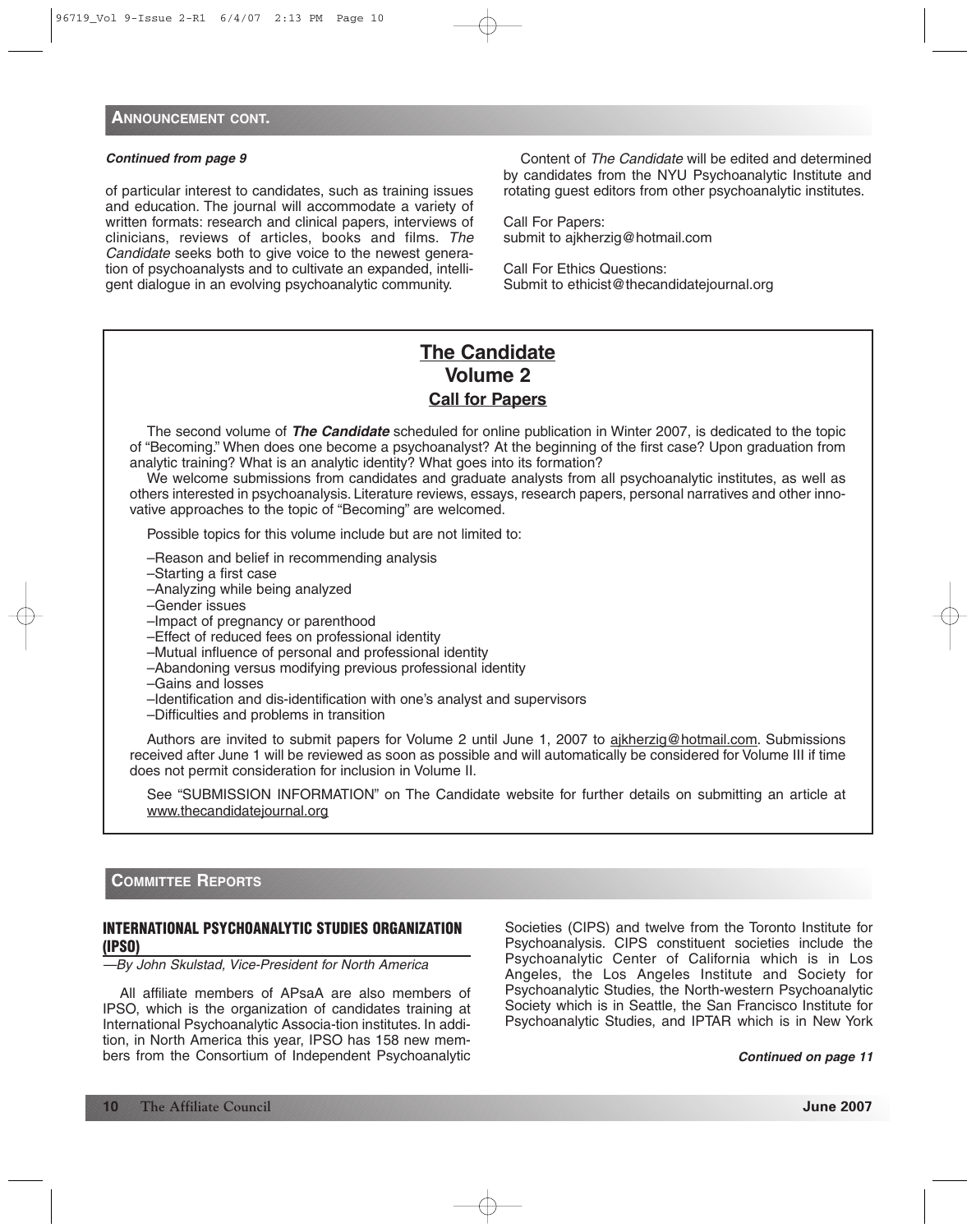City. IPSO membership around the world also continues to broaden, with new members from a variety of areas, including Eastern Europe and the states of the former Soviet Union.

IPSO involvement with the International Psychoanalytic Associa-tion has also continued to deepen, with the goal of increasing the participation and acknowledgement of analysts-intraining ("candidates") within the IPA organization as a whole. All analystsin-training will now be able to be included in and to have access to the IPA electronic database. Candidates will also begin to receive communications such as the IPA Newsletter and be entitled to discounted fees when purchasing IPA publications. There will hopefully be broader participation by analysts-in-training on IPA committees, research grant programs, and the exchange program that the IPA supports ( inviting analysts from one region to visit another region for the exchange of approaches). IPSO itself has organized a candidate exchange program, whereby institutes that are willing to host a candidate from another region, may send a candidate from their institute to visit the exchanging institute.

An additional area of cooperation between IPSO and the IPA involves the IPA biannual congress which has IPSO organized panels and clinical supervisions and is preceded by an all day IPSO pre-congress. This summer these meetings will be held in Berlin from July 24-28. In 2009, the meetings will be held in Chicago. These meetings provide unique opportunities for exposure to analysts and ideas from around the world. I encourage all candidates to explore the possibilities for involvement in these activities. There are opportunities to present papers and clinical material, as well as to socialize with analysts from around the world. More information about these activities can be obtained at the IPSO website www.ipsocandidates.org, the IPA website www.ipa.org.uk, or from IPSO officers.

# **AFFILIATE COUNCIL PROGRAMS IN NEW YORK**

—By Beverly H. Betz, MSW, MEd Chair, Affiliate Council Scientific Programs

The 96th Annual Meeting in Denver will feature two exciting programs addressing the interests of affiliate members. The Affiliates Forum, titled

"Good Goodbyes: the Rele-vance of Termination Themes in Beginning, Middle and Termination Phases of Analysis" will feature Kerry Kelly Novick and Jack Novick, from the Michigan Psychoanalytic Institute, who will discuss the topic and illustrative clinical material presented by candidate Thomas Avery, from the Denver Institute. It promises to include a lively large group discussion. The Forum takes place on Thursday, June 21, 2007, from 2:00-4:30.

Immediately following the Forum, is the smaller and more intimate Candidate to Candidate Discussion Group which features a candid discussion entitled: "A Conversation with Laura Jensen, Affiliate Council President: Changes in APsaA and Their Relevance to Candidate Training." Laura will help candidates to understand what changes are afoot in the larger organization and what impact they will have on us and our training experiences. It promises to be an enlightening, collegial and earnest exchange. The Candidate to Candidate Discussion Group takes place on June 21, 4:45-7:15.



# **2007 WINTER MEETING: Affiliate Council Minutes**

Julio Calderon called the meeting to order.

#### **Scientific Paper Prize**

Carol Levin announced again the winner of the 2007 Affiliate Council Scientific Prize, Terri Lee, whose work is entitled "Romantic Mirroring and Erotic Transference in the Female Analytic Dyad." Terri will present her paper during this conference. The semi-final prize has been awarded to Lisa Miller for "The Importance of Language to Self-Regulation." She will present her paper at the Denver meeting this summer.

Carol will be stepping down as chair of the Scientific Paper Prize Committee, and Beverly Betz and Angelica Kaner will be taking over now as co-chairs.

#### **THE CANDIDATE Online Journal**

Abby Herzig announced again the new online journal The Candidate. The journal is taking submissions for the second issue. The theme for this issue will be "Becoming." The submission deadline is April 15, and the website is www.thecandidatejournal.org.

#### **IPSO**

A number of international officers attended and announced that IPSO is accepting nominations for the positions VP-elect for North America and Treasurer. The appli-